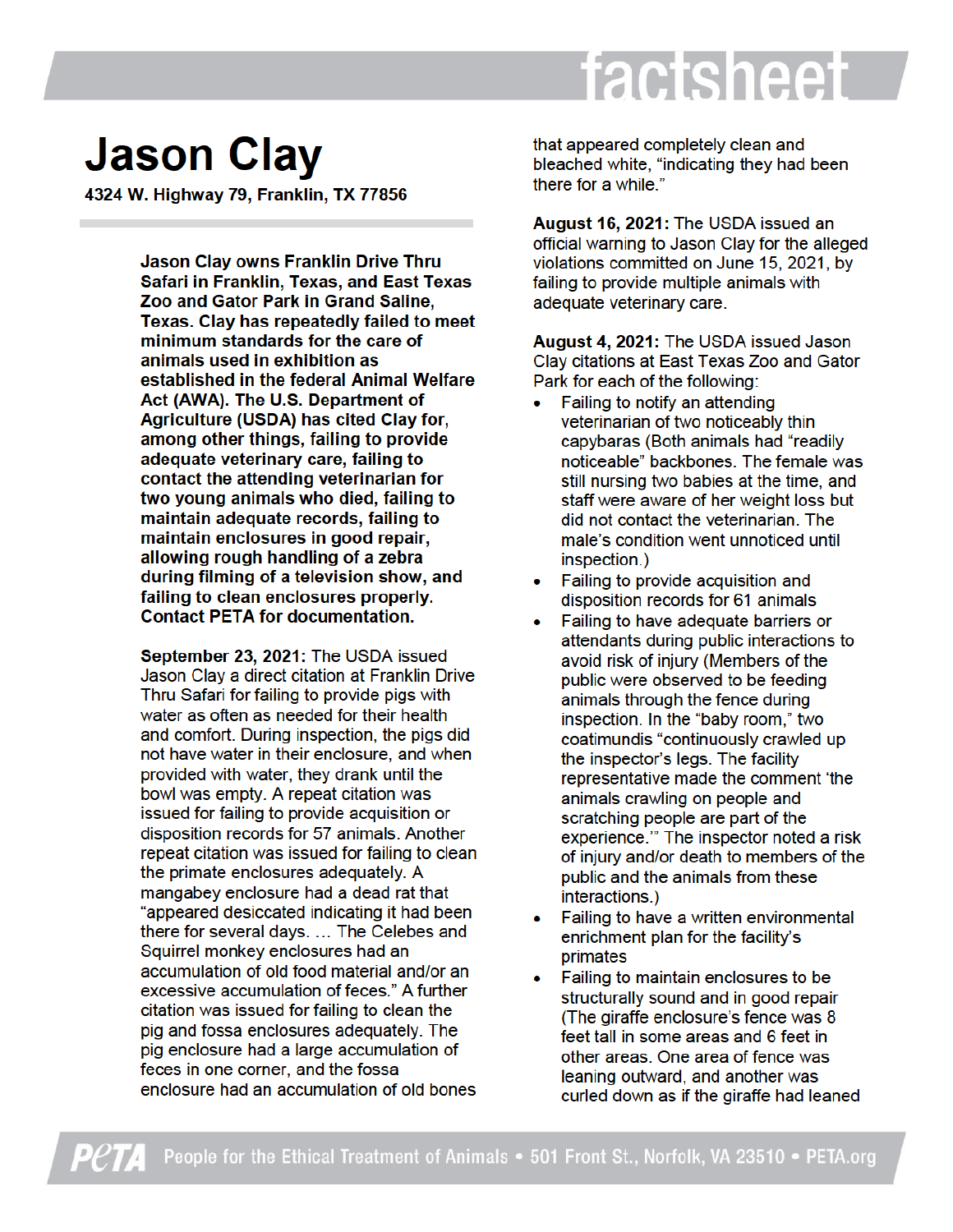on it. The inspector noted that as the young male giraffe "grows and increases in weight it is very likely he will be able to push this fence down." There was also a gap in the fence of an ungulate enclosure that was big enough for an animal to get their head or horns caught in.)

- Failing to clean the otter enclosure (During inspection, the pool had "a greenish ring around the top of the water indicating the water had not been changed recently," rocks surrounding the pool had a large amount of black material that could have been dirt or feces, and the holding area had dirt that was wet and packed down, "indicating it had not been raked or cleaned recently." One corner of the holding area had an accumulation of feces, and there was a "very strong ammonia odor in this area.")
- Failing to store food adequately to avoid contamination (A dog food bag and a bag of "unidentified substance" were found to have been torn open. The facility stated that "it was probably a [raccoon].")
- Failing to have an effective method to control a large number of flies in the food preparation area (The inspector noted that flies can transmit disease and in excess numbers can irritate the animals. The facility was also cited for failing adequately to clean this area, where there were open bags of food sitting on shelves, medications and cleaning products stored near food, dirty shelves and floors, and a large amount of clutter.)

**June 15, 2021:** The USDA issued Jason Clay a critical citation at Franklin Drive Thru Safari for the following issues:

 An aardvark's tail was missing the tip, and the attending veterinarian had not been contacted to diagnose or treat the animal.

- A young giraffe died from an alleged "twisted gut," but Clay was unable to provide any medical records for review and the attending veterinarian was unable to be contacted for confirmation.
- A pygmy hypo who had recently been acquired died shortly after arriving. The attending veterinarian was never contacted.

Additional citations were issued for the following issues:

- Failing to produce a formal arrangement with an attending veterinarian during inspection
- Failing to maintain adequate acquisition and disposition records (Over 130 animals' acquisition records and 73 animals' disposition records were missing.)
- Failing to keep enclosures in good repair (The brown spider monkey enclosure had a wooden den that was in disrepair, and the housing structure in the lemur island enclosure was sagging and showing signs of deterioration and disrepair.)
- Failing to clean enclosures properly (The interactive room that housed various species of lemur had "benches that were covered in a layer of dark organic material and excreta. Sections of the walls and climbing structures had a film of bedding dust and brown splashes of the same organic material.")
- Failing to have direct control over lemurs when they had contact with the public to avoid risk of injury to the animals or the public
- Failing to keep enclosures structurally sound and in good repair to prevent injury to the animals (The enclosure holding two fossas had sections of wooden branches that were loose or had fallen down with 1-to-2-inch screws sticking out of them.)

**May 10, 2018:** The USDA cited Jason Clay at Franklin Drive Thru Safari for failing to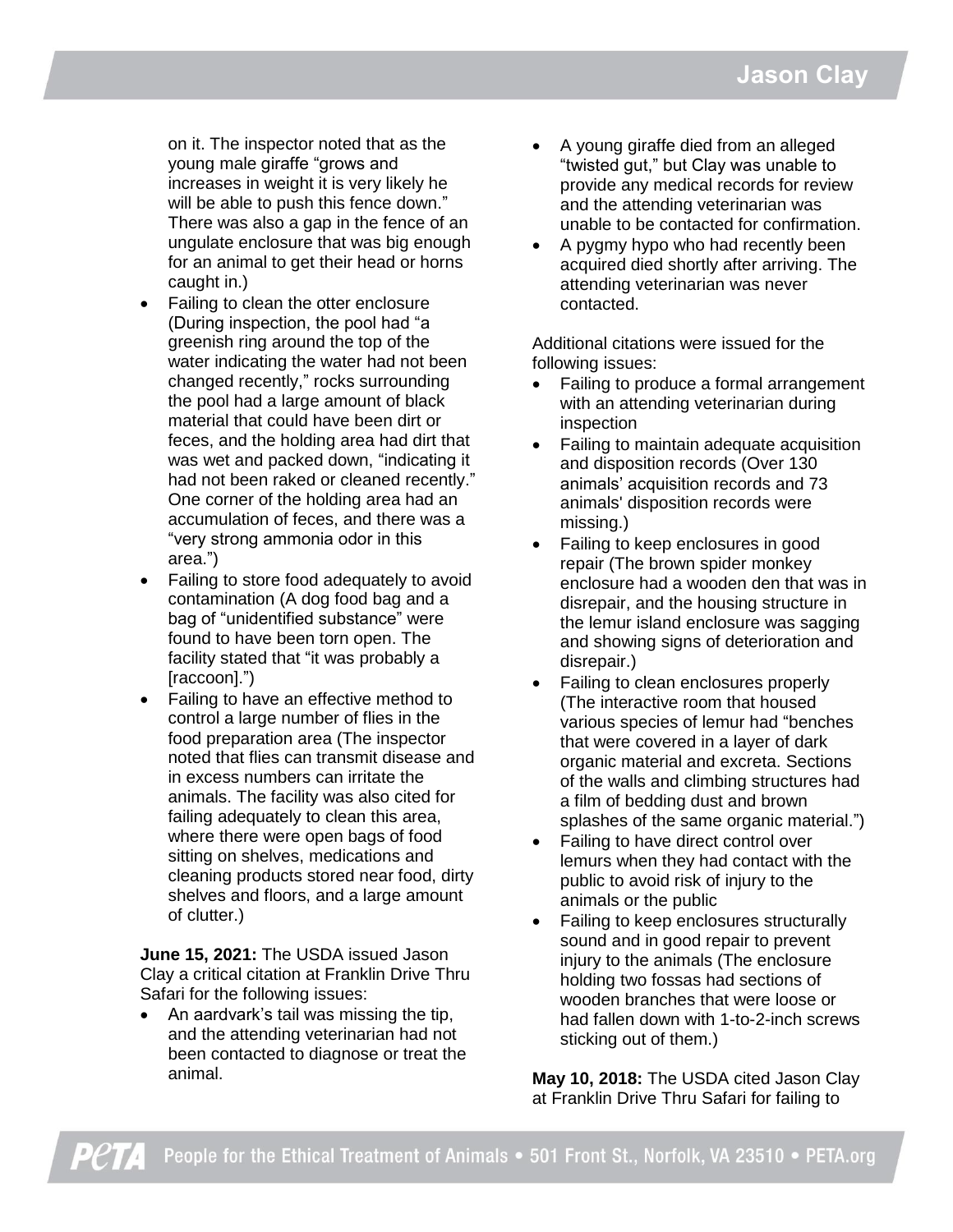provide a male kangaroo with adequate veterinary care. The kangaroo had been declining in health since March 2018, losing weight and showing little improvement in response to prior treatment. During inspection, he was thin with his hip bones protruding, had little visible muscle mass and body fat, was reluctant and slow to get up, and appeared unsteady in a standing position. The attending veterinarian had not seen him in three weeks. A second citation was issued for allowing guinea pigs to have outdoor access when temperatures exceeded 85 degrees. The inspector noted that guinea pigs do not tolerate extreme temperatures well and are susceptible to heat stroke.

**May 8, 2018:** Jason Clay was charged with felony exploitation of a child, elderly individual, or disabled individual by the District Court of Robertson County, Texas. The grand jury determined that on or about February 5, 2015, "for monetary or personal benefit, profit or gain, [Clay] intentionally or knowingly cause[d] the exploitation of Joe Sims, a disabled person … by opening [a] checking account for Joe Sims and making himself an account co-owner, wherein \$187,501.25 belonging to Joe Sims was deposited and then … withdrew over \$187,000.00 without Joe Sims' consent." A \$10,000 bond was set.

**January 10, 2018:** The grand jury of the District Court of Robertson County, Texas, indicted Jason Clay with felony aggravated assault causing serious bodily injury in an incident that occurred on December 29, 2017. Clay, while a customer at Louie's Icehouse, assaulted James Brown by striking him multiple times before and after Brown became unconscious with his fists and stomping on him at least twice, causing severe injuries. A \$10,000 bond was set.

**January 11, 2017:** The USDA issued a settlement agreement to Jason Clay with a penalty of \$1,750 for the alleged violations

that occurred on the filming of the TV show *Call of the Wildman* when "an actor … caught and threw a sedated zebra to the ground, causing unnecessary discomfort and stress."

**December 4, 2014:** The USDA cited Jason Clay for failing to have a written program of veterinary care and for failing to have records of acquisition and disposition while exhibiting animals at an event. A third citation was issued for using clothespins to close the top of a bag of sweet feed, which could lead to contamination.

**July 8, 2014:** The USDA cited Jason Clay at Franklin Drive Thru Safari for failing to have a complete written program of veterinary care. Another citation was issued for failing to maintain adequate records. Records of the bottle-fed animals off the property were not being kept. A third citation was issued for failing to have an attendant present at the petting zoo.

**February 24, 2014:** The USDA cited Jason Clay at Franklin Drive Thru Safari for allowing an actor to grab a drugged zebra and pull the animal to the ground during the filming of the TV show *Call of the Wildman*. The inspector noted that this rough handling could lead to trauma, behavioral stress, physical harm, or unnecessary discomfort to the animal.

**December 5, 2013:** The USDA cited Jason Clay for failing to provide the USDA with an itinerary for exhibiting animals at an event over several days.

**September 3, 2013:** The USDA cited Jason Clay at Franklin Drive Thru Safari for failing to have records for all of the animals that were sold or purchased at exotic-animal auctions. Another citation was issued for failing to supply enough shelter for all 11 ring-tailed lemurs. The lemurs were housed in an enclosure that contained only one shelter box that was "large enough for about